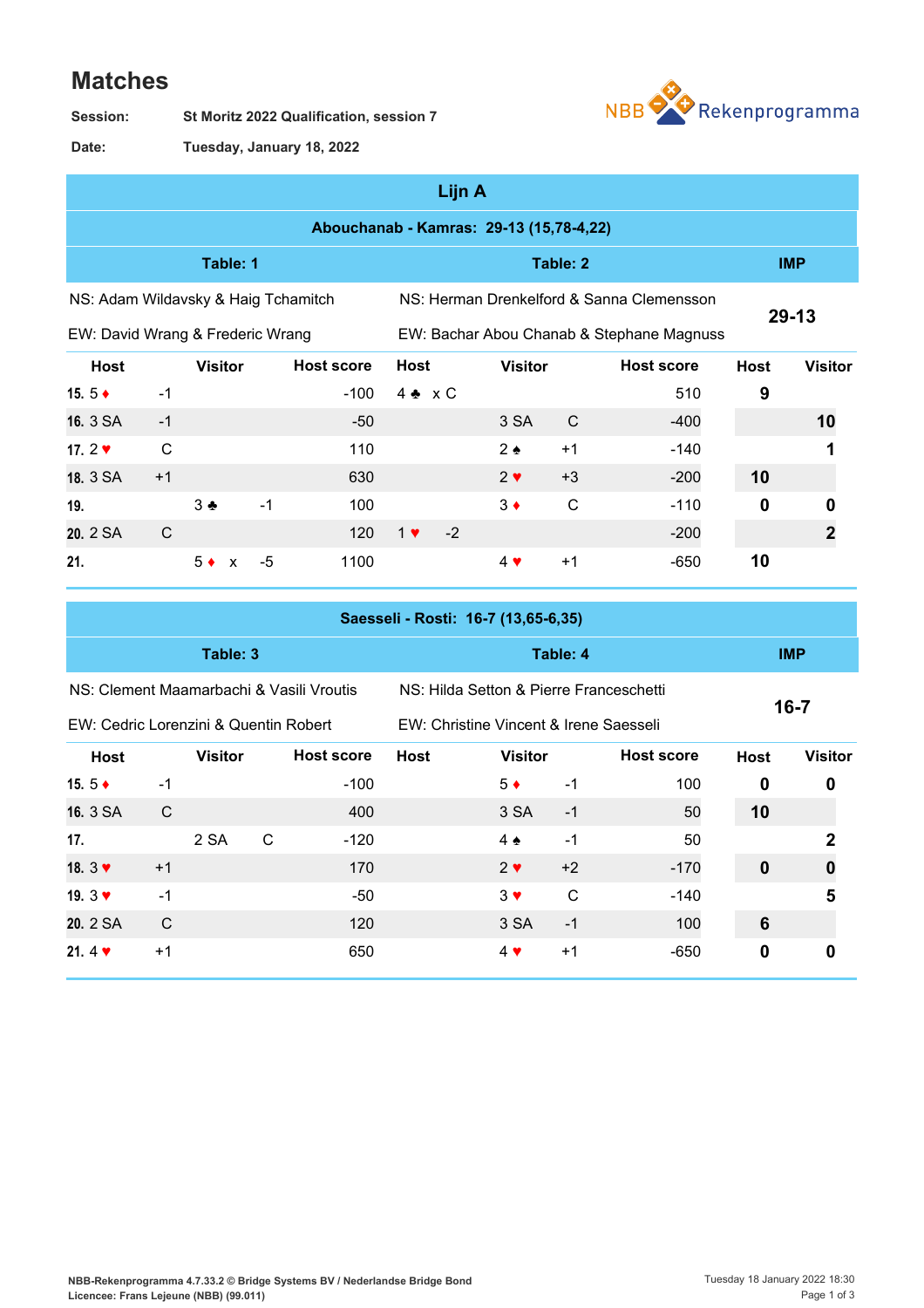|                               |                                    |                                       | Bridge24.Mixed - Pont: 24-5 (16,53-3,47) |                                        |                                  |                          |              |                                    |                |                |  |
|-------------------------------|------------------------------------|---------------------------------------|------------------------------------------|----------------------------------------|----------------------------------|--------------------------|--------------|------------------------------------|----------------|----------------|--|
| Table: 5                      |                                    |                                       |                                          |                                        |                                  |                          | Table: 6     |                                    | <b>IMP</b>     |                |  |
|                               |                                    | NS: Bartosz Chmurski & Igor Chalupec  |                                          |                                        | NS: Jan Frey & Juan Pont         |                          |              |                                    |                |                |  |
|                               |                                    |                                       | EW: Jerome Amiguet & George Hashimoto    |                                        |                                  |                          |              | EW: Anna Sarniak & Danuta Kazmucha |                | $24 - 5$       |  |
| <b>Host</b>                   |                                    | <b>Visitor</b>                        | <b>Host score</b>                        | <b>Host</b>                            |                                  | <b>Visitor</b>           |              | <b>Host score</b>                  | <b>Host</b>    | <b>Visitor</b> |  |
| 15. 3 SA                      | -3                                 |                                       | $-300$                                   |                                        |                                  | $5 \bullet$              | $-1$         | 100                                |                | 5              |  |
| 16. 3 SA                      | $+1$                               |                                       | 430                                      |                                        |                                  | 3 SA                     | $-1$         | 50                                 | 10             |                |  |
| 17.2 $\triangle$              | $+1$                               |                                       | 140                                      |                                        |                                  | 3 SA                     | $-4$         | 200                                | 8              |                |  |
| 18. $3 \blacktriangledown$    | $+1$                               |                                       | 170                                      |                                        |                                  | $3 \vee$                 | $+1$         | $-170$                             | $\pmb{0}$      | 0              |  |
| 19. $3 \blacktriangledown$    | $\mathsf{C}$                       |                                       | 140                                      | $3 \triangleleft$                      | $-1$                             |                          |              | $-100$                             | 1              |                |  |
| 20.                           |                                    | $1$ $\blacktriangledown$<br>$-1$      | 100                                      |                                        |                                  | 3 SA                     | $-1$         | 100                                | $5\phantom{1}$ |                |  |
| 21.4 $\blacktriangledown$     | $+1$                               |                                       | 650                                      |                                        |                                  | 4 ♥                      | $+1$         | -650                               | 0              | 0              |  |
| Dima - Duc: 32-6 (18,01-1,99) |                                    |                                       |                                          |                                        |                                  |                          |              |                                    |                |                |  |
|                               |                                    | Table: 7                              |                                          |                                        | Table: 8                         |                          |              |                                    |                | <b>IMP</b>     |  |
|                               |                                    | NS: Bartlomej Igla & Fernando Piedra  |                                          |                                        | NS: Laurence Duc & Arianna Testa |                          |              |                                    |                |                |  |
|                               |                                    | EW: Christina Lund-Madsen & Ding Hong |                                          | EW: Andrea Haidorfer & Dima Nikolenkov |                                  |                          |              |                                    |                | $32 - 6$       |  |
| <b>Host</b>                   |                                    | <b>Visitor</b>                        | <b>Host score</b>                        | <b>Host</b>                            |                                  | <b>Visitor</b>           |              | <b>Host score</b>                  | <b>Host</b>    | <b>Visitor</b> |  |
| 15.5 $\triangle$              | $\mathsf{C}$                       |                                       | 600                                      |                                        |                                  | 3 SA                     | $-3$         | 300                                | 14             |                |  |
| 16. 3 SA                      | $\mathsf{C}$                       |                                       | 400                                      |                                        |                                  | 3 SA                     | $\mathsf{C}$ | $-400$                             | $\mathbf 0$    | $\mathbf 0$    |  |
| 17. $3 \triangleq$            | $\mathsf{C}$                       |                                       | 140                                      |                                        |                                  | $2 \vee$                 | $\mathsf{C}$ | $-110$                             | 1              |                |  |
| 18.4 $\blacktriangledown$     | $\mathsf{C}$                       |                                       | 620                                      |                                        |                                  | $3 \blacktriangledown$   | $+1$         | $-170$                             | 10             |                |  |
| 19.4 $\blacktriangledown$     | $-2$                               |                                       | $-100$                                   |                                        |                                  | $3 \vee$                 | $\mathsf{C}$ | $-140$                             |                | 6              |  |
| 20. 1 SA                      | $\mathsf{C}$                       |                                       | 90                                       | $2 \bullet x C$                        |                                  |                          |              | 180                                | $\overline{7}$ |                |  |
| 21.4 $\blacktriangledown$     | $+1$                               |                                       | 650                                      |                                        |                                  | $4$ $\blacktriangledown$ | $+1$         | $-650$                             | $\pmb{0}$      | 0              |  |
|                               | Borewicz - Lang: 35-8 (18,19-1,81) |                                       |                                          |                                        |                                  |                          |              |                                    |                |                |  |

|                            | Table: 9                             |                   | Table: 10                                  |                   |      |                   |             |                |  |  |  |  |
|----------------------------|--------------------------------------|-------------------|--------------------------------------------|-------------------|------|-------------------|-------------|----------------|--|--|--|--|
|                            | NS: Jacek Kalita & Marek Michalovski |                   | NS: Heimo Adelsberger & Renate Adelsberger |                   |      |                   |             |                |  |  |  |  |
|                            | EW: Francis Lang & Hans Lamprecht    |                   | EW: Marek Borewicz & Wojciech Niewiadomski |                   |      |                   |             |                |  |  |  |  |
| <b>Host</b>                | <b>Visitor</b>                       | <b>Host score</b> | <b>Host</b>                                | <b>Visitor</b>    |      | <b>Host score</b> | <b>Host</b> | <b>Visitor</b> |  |  |  |  |
| 15.5 $\bullet$             | $-1$                                 | $-100$            |                                            | $5^{\bullet}$     | $-1$ | 100               | 0           | 0              |  |  |  |  |
| 16. 3 SA                   | C                                    | 400               |                                            | $4 \triangleleft$ | $-1$ | 50                | 10          |                |  |  |  |  |
| 17. $2 \triangleleft$      | C                                    | 110               |                                            | $2 \vee$          | $+2$ | $-170$            |             | 2              |  |  |  |  |
| 18.4 $\blacktriangledown$  | C                                    | 620               |                                            | $3 \vee$          | $+1$ | $-170$            | 10          |                |  |  |  |  |
| 19. $3 \blacktriangledown$ | $-1$                                 | $-50$             | $-2$<br>$4 \bullet$                        |                   |      | $-200$            |             | 6              |  |  |  |  |
| 20. 3 SA                   | C                                    | 600               | $2 \cdot x C$                              |                   |      | 670               | 15          |                |  |  |  |  |

**21.** 4 ♥ +1 650 4 ♥ +1 -650 **0 0**